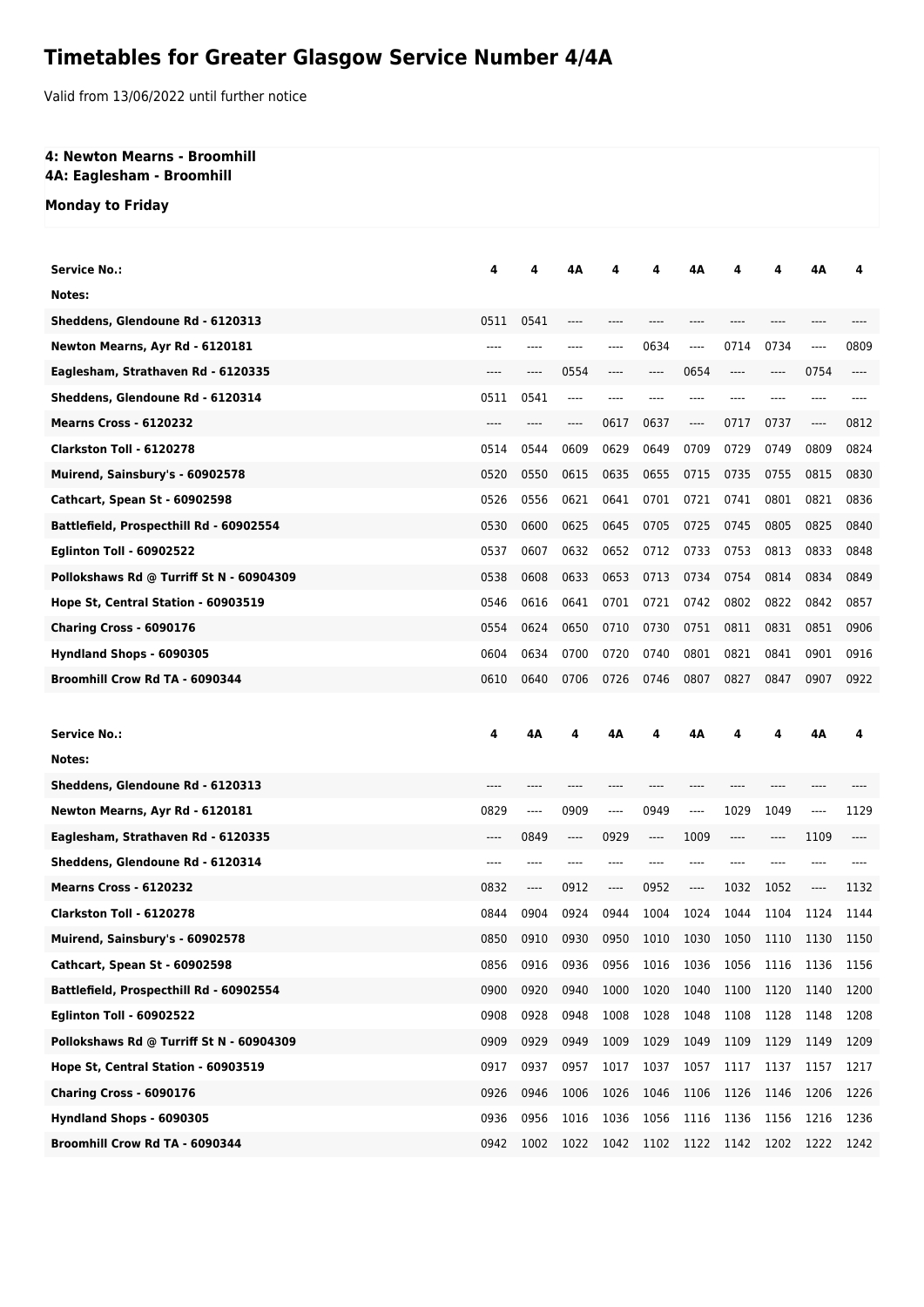| <b>Service No.:</b>                      | 4    | 4Α   |       |      | 4Α   |         |         | 4Α   |      | 4    |
|------------------------------------------|------|------|-------|------|------|---------|---------|------|------|------|
| Notes:                                   |      |      |       |      |      |         |         |      |      |      |
| Sheddens, Glendoune Rd - 6120313         |      |      |       |      |      |         |         |      |      |      |
| Newton Mearns, Ayr Rd - 6120181          | 1149 | ---- | 1229  | 1249 | ---- | 1329    | 1349    | ---- | 1429 | 1449 |
| Eaglesham, Strathaven Rd - 6120335       | ---- | 1209 | $---$ | ---- | 1309 | $-----$ | ----    | 1409 | ---- |      |
| Sheddens, Glendoune Rd - 6120314         |      |      |       |      |      |         |         |      |      |      |
| <b>Mearns Cross - 6120232</b>            | 1152 | ---- | 1232  | 1252 | ---- | 1332    | 1352    | ---- | 1432 | 1452 |
| Clarkston Toll - 6120278                 | 1204 | 1224 | 1244  | 1304 | 1324 | 1344    | 1404    | 1424 | 1444 | 1504 |
| Muirend, Sainsbury's - 60902578          | 1210 | 1230 | 1250  | 1310 | 1330 | 1350    | 1410    | 1430 | 1450 | 1510 |
| Cathcart, Spean St - 60902598            | 1216 | 1236 | 1256  | 1316 | 1336 | 1356    | 1416    | 1436 | 1456 | 1516 |
| Battlefield, Prospecthill Rd - 60902554  | 1220 | 1240 | 1300  | 1320 | 1340 | 1400    | 1420    | 1440 | 1500 | 1520 |
| <b>Eglinton Toll - 60902522</b>          | 1228 | 1248 | 1308  | 1328 | 1348 | 1408    | 1428    | 1448 | 1508 | 1528 |
| Pollokshaws Rd @ Turriff St N - 60904309 | 1229 | 1249 | 1309  | 1329 | 1349 | 1409    | 1429    | 1449 | 1509 | 1529 |
| Hope St, Central Station - 60903519      | 1237 | 1257 | 1317  | 1337 | 1357 | 1417    | 1437    | 1457 | 1517 | 1537 |
| Charing Cross - 6090176                  | 1246 | 1306 | 1326  | 1346 | 1406 | 1426    | 1446    | 1506 | 1526 | 1546 |
| Hyndland Shops - 6090305                 | 1256 | 1316 | 1336  | 1356 | 1416 | 1436    | 1456    | 1516 | 1536 | 1556 |
| Broomhill Crow Rd TA - 6090344           | 1302 | 1322 | 1342  | 1402 | 1422 | 1442    | 1502    | 1522 | 1542 | 1602 |
|                                          |      |      |       |      |      |         |         |      |      |      |
|                                          |      |      |       |      |      |         |         |      |      |      |
| <b>Service No.:</b>                      | 4Α   | 4    | 4     | 4Α   | 4    | 4       | 4Α      | 4    | 4Α   | 4    |
| Notes:                                   |      |      |       |      |      |         |         |      |      |      |
| Sheddens, Glendoune Rd - 6120313         |      |      |       |      |      |         |         |      |      |      |
| Newton Mearns, Ayr Rd - 6120181          | ---- | 1529 | 1549  | ---- | 1629 | 1649    | ----    | 1730 | ---- | 1811 |
| Eaglesham, Strathaven Rd - 6120335       | 1509 | ---- | ----  | 1609 | ---- | ----    | 1709    | ---- | 1752 | ---- |
| Sheddens, Glendoune Rd - 6120314         | ---- |      |       |      |      |         |         |      | ---- |      |
| <b>Mearns Cross - 6120232</b>            | ---- | 1532 | 1552  | ---- | 1632 | 1652    | $-----$ | 1733 | ---- | 1814 |
| Clarkston Toll - 6120278                 | 1524 | 1544 | 1604  | 1624 | 1644 | 1704    | 1724    | 1745 | 1806 | 1826 |
| Muirend, Sainsbury's - 60902578          | 1530 | 1550 | 1610  | 1630 | 1650 | 1710    | 1730    | 1750 | 1811 | 1831 |
| Cathcart, Spean St - 60902598            | 1536 | 1556 | 1616  | 1636 | 1656 | 1716    | 1736    | 1756 | 1817 | 1837 |
| Battlefield, Prospecthill Rd - 60902554  | 1540 | 1600 | 1620  | 1640 | 1700 | 1720    | 1740    | 1800 | 1821 | 1841 |
| <b>Eglinton Toll - 60902522</b>          | 1548 | 1608 | 1628  | 1648 | 1708 | 1728    | 1748    | 1808 | 1829 | 1849 |
| Pollokshaws Rd @ Turriff St N - 60904309 | 1549 | 1609 | 1629  | 1649 | 1709 | 1729    | 1749    | 1809 | 1830 | 1850 |
| Hope St, Central Station - 60903519      | 1557 | 1617 | 1637  | 1657 | 1717 | 1737    | 1757    | 1817 | 1837 | 1857 |
| Charing Cross - 6090176                  | 1606 | 1626 | 1646  | 1706 | 1726 | 1746    | 1806    | 1825 | 1845 | 1905 |
| Hyndland Shops - 6090305                 | 1616 | 1636 | 1656  | 1716 | 1736 | 1756    | 1816    | 1834 | 1854 | 1914 |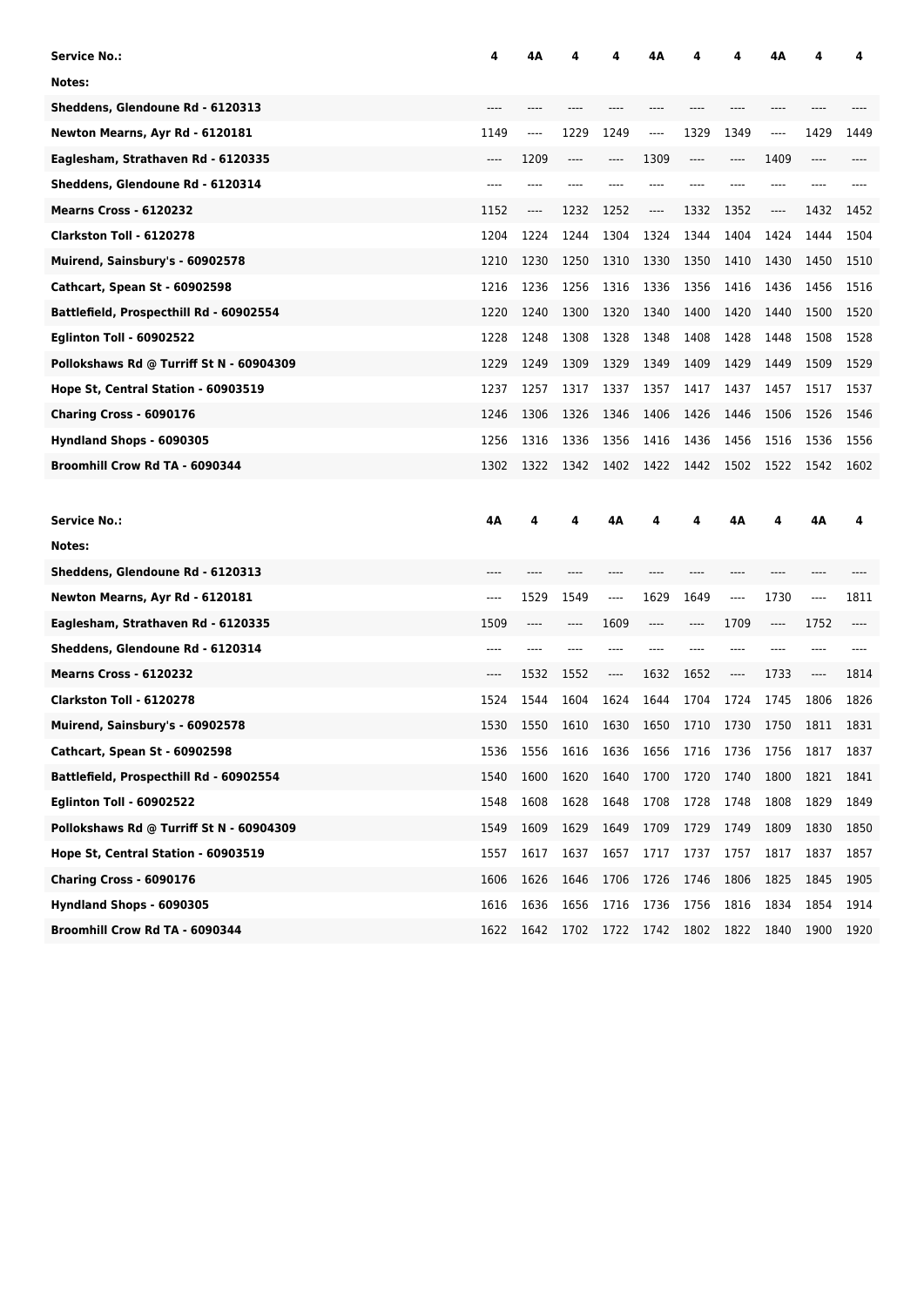| <b>Service No.:</b>                      | 4Α    | 4    | 4Δ   |      | 4Δ    | 4     | 4Α    | 4    | 4Δ   | 4    |
|------------------------------------------|-------|------|------|------|-------|-------|-------|------|------|------|
| Notes:                                   |       |      |      |      |       |       |       |      |      |      |
| Sheddens, Glendoune Rd - 6120313         | $---$ |      |      |      |       |       |       |      |      |      |
| Newton Mearns, Ayr Rd - 6120181          | ----  | 1856 | ---- | 1956 | $---$ | 2056  | $---$ | 2156 | ---- | 2304 |
| Eaglesham, Strathaven Rd - 6120335       | 1834  | ---- | 1927 | ---- | 2027  | $---$ | 2127  | ---- | 2227 |      |
| Sheddens, Glendoune Rd - 6120314         | ----  |      |      |      |       |       |       |      |      |      |
| <b>Mearns Cross - 6120232</b>            | ----  | 1859 | ---- | 1959 | $---$ | 2059  | ----  | 2159 | ---- | 2307 |
| Clarkston Toll - 6120278                 | 1847  | 1910 | 1940 | 2010 | 2040  | 2110  | 2140  | 2210 | 2240 | 2316 |
| Muirend, Sainsbury's - 60902578          | 1852  | 1915 | 1945 | 2015 | 2045  | 2115  | 2145  | 2215 | 2245 | 2320 |
| <b>Cathcart, Spean St - 60902598</b>     | 1857  | 1920 | 1950 | 2020 | 2050  | 2120  | 2150  | 2220 | 2250 | 2325 |
| Battlefield, Prospecthill Rd - 60902554  | 1901  | 1924 | 1954 | 2024 | 2054  | 2124  | 2154  | 2224 | 2254 | 2329 |
| <b>Eglinton Toll - 60902522</b>          | 1909  | 1932 | 2002 | 2032 | 2102  | 2132  | 2202  | 2232 | 2302 | 2337 |
| Pollokshaws Rd @ Turriff St N - 60904309 | 1910  | 1933 | 2003 | 2033 | 2103  | 2133  | 2203  | 2233 | 2303 | 2338 |
| Hope St, Central Station - 60903519      | 1917  | 1940 | 2010 | 2040 | 2110  | 2140  | 2210  | 2240 | 2310 | 2343 |
| Charing Cross - 6090176                  | 1925  | 1948 | 2018 | 2048 | 2118  | 2148  | 2218  | 2248 | 2318 | 2351 |
| Hyndland Shops - 6090305                 | 1934  | 1958 | 2027 | 2058 | 2127  | 2158  | 2227  | 2258 | 2327 | 0001 |
| Broomhill Crow Rd TA - 6090344           | 1940  | 2003 | 2033 | 2103 | 2133  | 2203  | 2233  | 2303 | 2333 | 0006 |

### **4: Broomhill - Newton Mearns 4A: Broomhill - Eaglesham**

## **Monday to Friday**

| Service No.:                             | 4     | 4Α   | 4    | 4    | 4Α    | 4     | 4     | 4Α   | 4    | 4A    |
|------------------------------------------|-------|------|------|------|-------|-------|-------|------|------|-------|
|                                          |       |      |      |      |       |       |       |      |      |       |
| Notes:                                   |       |      |      |      |       |       |       |      |      |       |
| Broomhill Crow Rd TA - 6090344           | ----  | ---- | 0549 | 0609 | 0629  | ----  | 0659  | 0719 | 0739 | 0759  |
| Hyndland Shops - 6090304                 | $---$ | ---- | 0558 | 0618 | 0638  | $---$ | 0708  | 0728 | 0748 | 0808  |
| Glasgow University - 6090281             | $---$ | ---- | 0603 | 0623 | 0643  | $---$ | 0713  | 0733 | 0753 | 0813  |
| City Centre, Sauchiehall St - 6090158    | ----  | ---- | 0609 | 0629 | 0649  | $---$ | 0719  | 0739 | 0759 | 0819  |
| Union St, Central Station - 609032       | $---$ | ---- | 0618 | 0638 | 0658  | $---$ | 0728  | 0748 | 0808 | 0828  |
| Pollokshaws Rd @ Turriff St S - 60902521 | $---$ |      | 0625 | 0645 | 0705  | $---$ | 0735  | 0755 | 0815 | 0835  |
| <b>Eglinton Toll - 60902523</b>          | 0551  | 0611 | 0626 | 0646 | 0706  | 0716  | 0736  | 0756 | 0816 | 0836  |
| Battlefield, Prospecthill Rd - 60902555  | 0559  | 0619 | 0634 | 0654 | 0714  | 0724  | 0744  | 0804 | 0824 | 0844  |
| <b>Cathcart, Spean St - 60902597</b>     | 0603  | 0623 | 0638 | 0658 | 0718  | 0728  | 0748  | 0808 | 0828 | 0848  |
| Muirend, Sainsbury's - 60902579          | 0609  | 0629 | 0644 | 0704 | 0724  | 0734  | 0754  | 0814 | 0834 | 0854  |
| Clarkston Toll - 6120279                 | 0614  | 0634 | 0649 | 0709 | 0729  | 0739  | 0759  | 0819 | 0839 | 0859  |
| Eaglesham, Strathaven Rd - 6120335       | ----  | 0649 |      |      | 0744  | $---$ | $---$ | 0834 |      | 0914  |
| <b>Mearns Cross - 6120231</b>            | 0626  | ---- | 0701 | 0721 | $---$ | 0751  | 0811  | ---- | 0851 | $---$ |
| Newton Mearns, Ayr Rd - 6120181          | 0628  | ---- | 0703 | 0723 | ----  | 0753  | 0813  | ---- | 0853 |       |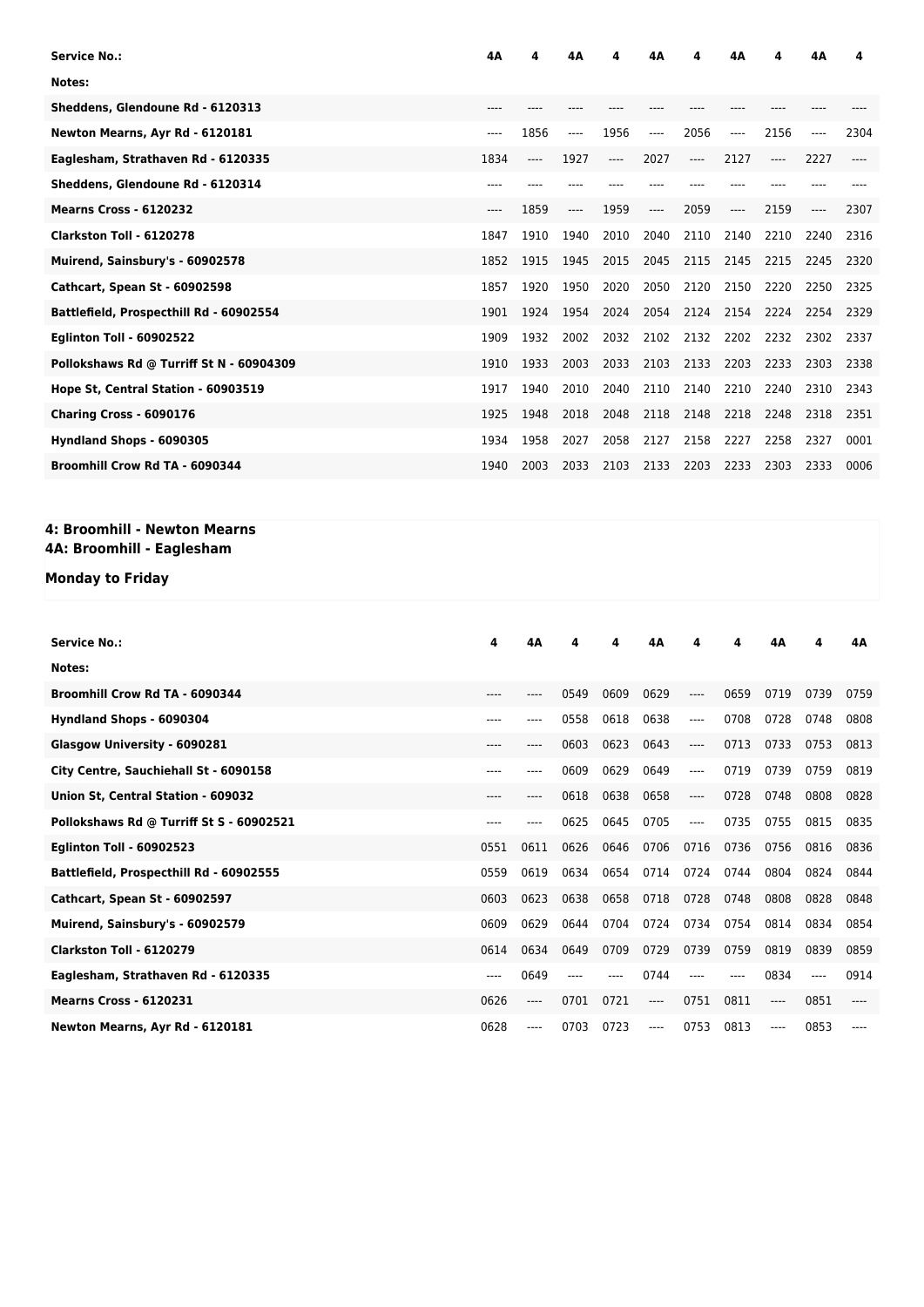| Service No.:                                                   | 4    | 4Α           |              |                          | 4Α                                 |                           |                                  |                         | 4Α                            |                               | 4               |
|----------------------------------------------------------------|------|--------------|--------------|--------------------------|------------------------------------|---------------------------|----------------------------------|-------------------------|-------------------------------|-------------------------------|-----------------|
| Notes:                                                         |      |              |              |                          |                                    |                           |                                  |                         |                               |                               |                 |
| Broomhill Crow Rd TA - 6090344                                 | 0819 | 0839         | 0859         | 0919                     | 0939                               | 0959                      | 1019                             |                         | 1039                          | 1059                          | 1119            |
| Hyndland Shops - 6090304                                       | 0828 | 0848         | 0908         | 0928                     | 0948                               | 1008                      | 1028                             |                         | 1048                          | 1108                          | 1128            |
| Glasgow University - 6090281                                   | 0833 | 0853         | 0913         | 0933                     | 0953                               | 1013                      | 1033                             |                         | 1053                          | 1113                          | 1133            |
| City Centre, Sauchiehall St - 6090158                          | 0839 | 0859         | 0919         | 0939                     | 0959                               | 1019                      | 1039                             |                         | 1059                          | 1119                          | 1139            |
| Union St, Central Station - 609032                             | 0848 | 0908         | 0928         | 0948                     | 1008                               | 1028                      | 1048                             |                         | 1108                          | 1128                          | 1148            |
| Pollokshaws Rd @ Turriff St S - 60902521                       | 0855 | 0915         | 0935         | 0955                     | 1015                               | 1035                      | 1055                             |                         | 1115                          | 1135                          | 1155            |
| <b>Eglinton Toll - 60902523</b>                                | 0856 | 0916         | 0936         | 0956                     | 1016                               | 1036                      | 1056                             |                         | 1116                          | 1136                          | 1156            |
|                                                                |      |              |              |                          |                                    |                           |                                  |                         |                               |                               |                 |
| Battlefield, Prospecthill Rd - 60902555                        | 0904 | 0924         | 0944         | 1004                     | 1024                               | 1044                      | 1104                             |                         | 1124                          | 1144                          | 1204            |
| Cathcart, Spean St - 60902597                                  | 0908 | 0928         | 0948         | 1008                     | 1028                               | 1048                      | 1108                             |                         | 1128                          | 1148                          | 1208            |
| Muirend, Sainsbury's - 60902579                                | 0914 | 0934         | 0954         | 1014                     | 1034                               | 1054                      | 1114                             |                         | 1134                          | 1154                          | 1214            |
| Clarkston Toll - 6120279                                       | 0919 | 0939         | 0959         | 1019                     | 1039                               | 1059                      | 1119                             |                         | 1139                          | 1159                          | 1219            |
| Eaglesham, Strathaven Rd - 6120335                             | ---- | 0954         | ----         | ----                     | 1054                               | $-----$                   | ----                             |                         | 1154                          | ----                          |                 |
| <b>Mearns Cross - 6120231</b>                                  | 0931 | ----         | 1011         | 1031                     | ----                               | 1111                      | 1131                             |                         | $\hspace{1.5cm} \textbf{---}$ | 1211                          | 1231            |
| Newton Mearns, Ayr Rd - 6120181                                | 0933 | ----         | 1013         | 1033                     | $-----$                            | 1113                      | 1133                             |                         | $-----$                       | 1213                          | 1233            |
| <b>Service No.:</b>                                            | 4Α   |              |              | 4Α                       |                                    |                           | 4Α                               |                         | 4                             | 4                             | 4Α              |
| Notes:                                                         |      |              |              |                          |                                    |                           |                                  |                         |                               |                               |                 |
| Broomhill Crow Rd TA - 6090344                                 | 1139 | 1159         | 1219         | 1239                     | 1259                               | 1319                      | 1339                             |                         | 1359                          | 1419                          | 1439            |
| Hyndland Shops - 6090304                                       | 1148 | 1208         | 1228         | 1248                     | 1308                               | 1328                      | 1348                             |                         | 1408                          | 1428                          | 1448            |
| Glasgow University - 6090281                                   | 1153 | 1213         | 1233         | 1253                     | 1313                               | 1333                      | 1353                             |                         | 1413                          | 1433                          | 1453            |
| City Centre, Sauchiehall St - 6090158                          | 1159 | 1219         | 1239         | 1259                     | 1319                               | 1339                      | 1359                             |                         | 1419                          | 1439                          | 1459            |
| Union St, Central Station - 609032                             | 1208 | 1228         | 1248         | 1308                     | 1328                               | 1348                      | 1408                             |                         | 1428                          | 1448                          | 1508            |
| Pollokshaws Rd @ Turriff St S - 60902521                       | 1215 | 1235         | 1255         | 1315                     | 1335                               | 1355                      | 1415                             |                         | 1435                          | 1455                          | 1515            |
| <b>Eglinton Toll - 60902523</b>                                | 1216 | 1236         | 1256         | 1316                     | 1336                               | 1356                      | 1416                             |                         | 1436                          | 1456                          | 1516            |
| Battlefield, Prospecthill Rd - 60902555                        | 1224 | 1244         | 1304         | 1324                     | 1344                               | 1404                      | 1424                             |                         | 1444                          | 1504                          | 1524            |
| Cathcart, Spean St - 60902597                                  | 1228 | 1248         | 1308         | 1328                     | 1348                               | 1408                      | 1428                             |                         | 1448                          | 1508                          | 1528            |
| Muirend, Sainsbury's - 60902579                                | 1234 | 1254         | 1314         | 1334                     | 1354                               | 1414                      | 1434                             |                         | 1454                          | 1514                          | 1534            |
| Clarkston Toll - 6120279                                       | 1239 | 1259         | 1319         | 1339                     | 1359                               | 1419                      | 1439                             |                         | 1459                          | 1519                          | 1539            |
| Eaglesham, Strathaven Rd - 6120335                             | 1254 | $---$        | ----         | 1354                     | $---$                              | ----                      | 1454                             |                         | $---$                         |                               | 1554            |
| Mearns Cross - 6120231                                         | ---- | 1311         | 1331         | $\cdots$                 | 1411                               | 1431                      | ----                             |                         | 1511                          | 1531                          | ----            |
| Newton Mearns, Ayr Rd - 6120181                                | ---- | 1313         | 1333         | ----                     | 1413                               | 1433                      | ----                             |                         | 1513                          | 1533                          |                 |
|                                                                |      |              |              |                          |                                    |                           |                                  |                         |                               |                               |                 |
| <b>Service No.:</b>                                            |      | 4            |              |                          |                                    | 4Α                        |                                  | 4Α                      |                               | 4Α                            |                 |
| Notes:                                                         |      |              |              |                          |                                    |                           |                                  |                         |                               |                               |                 |
| Broomhill Crow Rd TA - 6090344                                 |      | 1459         | 1519         | 1537                     | 1552 1607 1622 1642 1702 1722 1742 |                           |                                  |                         |                               |                               |                 |
| Hyndland Shops - 6090304<br>Glasgow University - 6090281       |      | 1508<br>1513 | 1528<br>1533 | 1546<br>1551             | 1601<br>1606                       | 1621 1636 1656 1716       | 1616 1631 1651 1711              |                         |                               | 1731<br>1736                  | 1751<br>1756    |
| City Centre, Sauchiehall St - 6090158                          |      |              | 1519<br>1539 | 1558                     | 1613                               | 1628                      | 1643 1703 1723                   |                         |                               | 1743                          | 1803            |
| Union St, Central Station - 609032                             |      | 1528         | 1548         | 1608                     | 1623                               | 1638                      | 1653                             | 1713                    | 1733                          | 1753                          | 1813            |
| Pollokshaws Rd @ Turriff St S - 60902521                       |      | 1535         | 1555         | 1615                     | 1630                               | 1645                      | 1700 1720                        |                         | 1740                          | 1800                          | 1820            |
| <b>Eglinton Toll - 60902523</b>                                |      |              | 1536<br>1556 | 1616                     |                                    | 1631 1646 1701 1721 1741  |                                  |                         |                               | 1801                          | 1821            |
| Battlefield, Prospecthill Rd - 60902555                        |      | 1544         | 1604         | 1624                     | 1639                               |                           | 1654 1709 1729                   |                         | 1749                          | 1809                          | 1829            |
| Cathcart, Spean St - 60902597                                  |      | 1548         | 1608         | 1628                     | 1643                               | 1658                      | 1713 1733                        |                         | 1753                          | 1813                          | 1833            |
| Muirend, Sainsbury's - 60902579                                |      | 1554         | 1614         | 1634                     | 1649                               | 1704                      | 1719 1739                        |                         | 1759                          | 1819                          | 1839            |
| Clarkston Toll - 6120279<br>Eaglesham, Strathaven Rd - 6120335 |      | 1559         | 1619<br>---- | 1639<br>1654             | 1654<br>----                       | 1709<br>1724              | 1724<br>$\overline{\phantom{a}}$ | 1744<br>1759            | 1804<br>----                  | 1824<br>1839                  | 1844<br>$-----$ |
| <b>Mearns Cross - 6120231</b>                                  |      |              | 1631<br>1611 | ----                     | 1706                               | ----                      | 1736                             | ----                    | 1816                          | ----                          | 1856            |
| Newton Mearns, Ayr Rd - 6120181                                |      |              | 1613 1633    | $\hspace{0.05cm} \cdots$ | 1708                               | $\hspace{0.05cm}\ldots$ . | 1738                             | $\hspace{0.05cm}\ldots$ | 1818                          | $\hspace{1.5cm} \textbf{---}$ | $\cdots$        |